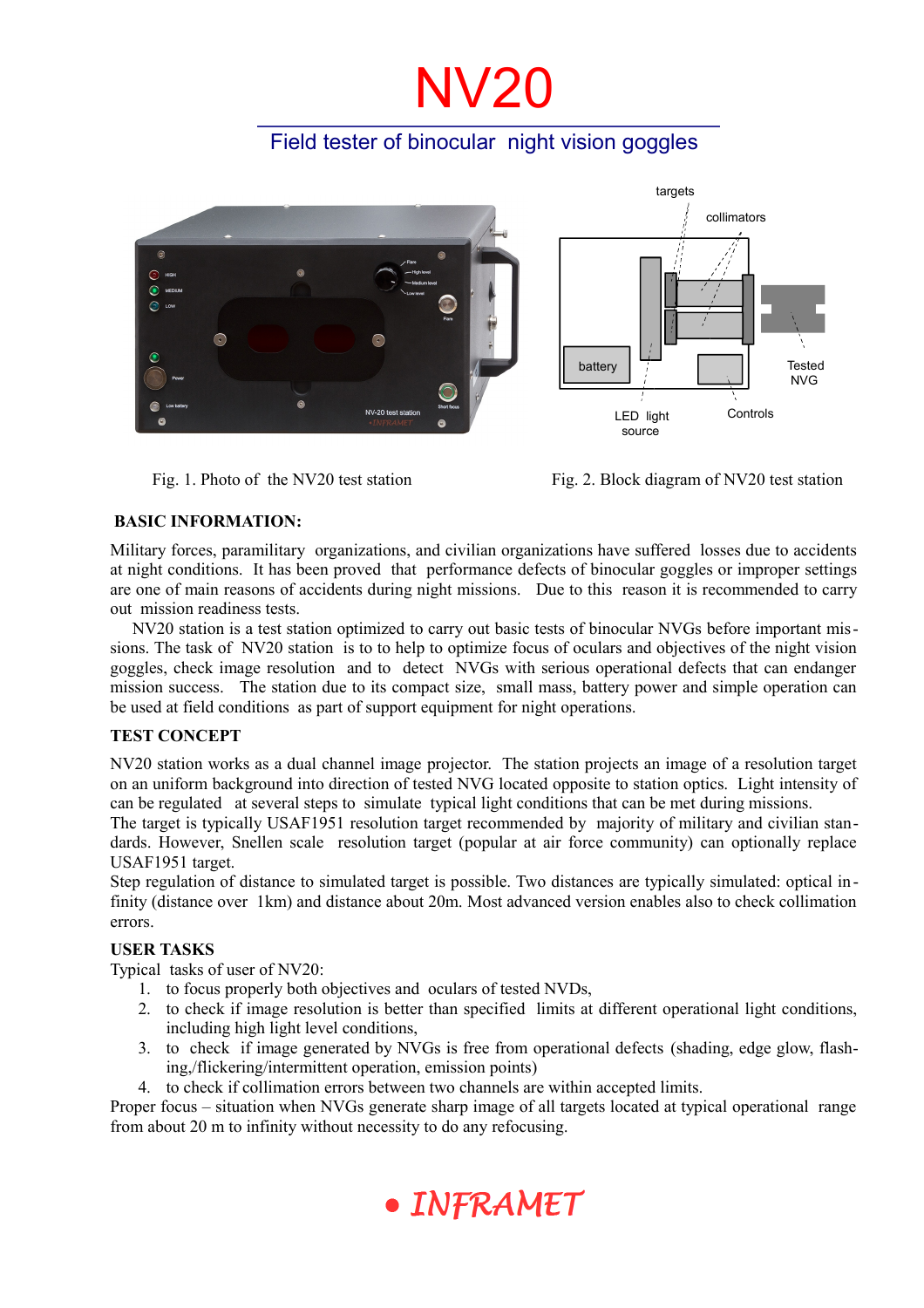## NV20

## Field tester of binocular night vision goggles

#### **VERSIONS**

There versions of NV20 station of different design and different test capabilities are offered: NV20A, NV20B and NV20C. All three versions externally look similar.

 NV20A can be treated as equivalent to simple mission readiness test stations offered on international market. NV20B and NV20C stations significantly exceed performance of typical test stations.

NV20A station is basically a tool to check resolution at night conditions and to check focus for target located at infinity.

NV20B station enables additionally to check performance at high illumination conditions (flare or other artificial sources) and to check full focus for typical operational range from about 20 m to infinity.

NV20C is practically NV20B station with additional ability to check if collimation errors between two channels are within accepted limits.

Detail differences between these versions are listed below. Detail specifications of NV20C is not presented because parameters of NV20C are practically the same as for NV20B station but NV20C enables also to check collimation errors.

| Table 1. Main design differences between NV20A and NV20B                        |                                                                                                                 |                                                                                                                                                                                            |  |
|---------------------------------------------------------------------------------|-----------------------------------------------------------------------------------------------------------------|--------------------------------------------------------------------------------------------------------------------------------------------------------------------------------------------|--|
| Parameter/feature                                                               | N <sub>V</sub> 20A                                                                                              | NV <sub>20</sub> B                                                                                                                                                                         |  |
| Number of illuminance levels two<br>of simulated scenery                        |                                                                                                                 | Four (including bright level 2001x)                                                                                                                                                        |  |
| Type of simulated scenery                                                       | black uniform background                                                                                        | Bright USAF1951 target on Dark USAF1951 target on bright<br>large<br>uniform background that fill FOV                                                                                      |  |
| Number of simulated distances                                                   | One (optical infinity)                                                                                          | Two (optical infinity and about 20 m)                                                                                                                                                      |  |
| Table 2. Differences in test capabilities between NV20A and NV20B               |                                                                                                                 |                                                                                                                                                                                            |  |
| Test capability                                                                 | N <sub>V</sub> 20A                                                                                              | NV <sub>20</sub> B                                                                                                                                                                         |  |
| lars                                                                            | equal to infinity)                                                                                              | Focusing of objectives and ocu- Yes (but at single distance Yes (but for two distances: about 20m and<br>infinity)                                                                         |  |
| Checking center resolution                                                      | tive contrast.                                                                                                  | Yes. Bright resolution target Yes. Dark resolution target on bright back-<br>on black background. Nega-ground (positive target contrast according<br>to recommendations of most standards) |  |
| Checking bright level resolu- No.<br>tion (simulation of flare condi-<br>tions) |                                                                                                                 | Yes. Resolution tests at 2001x illumination.                                                                                                                                               |  |
| Checking operational defects                                                    | difficult<br>tional defects                                                                                     | No. Dark background makes Yes. Bright background enables easy de-<br>to detect opera- tection of operational defects                                                                       |  |
| <b>NV20A SPECIFICATIONS</b>                                                     |                                                                                                                 |                                                                                                                                                                                            |  |
| Modules                                                                         | Modules: NV20A base block, PS12/3 external AC power supply,<br>battery set, wall adapter, tripod, transport box |                                                                                                                                                                                            |  |
| <b>Light Source</b>                                                             | Monochromatic area LED source calibrated to simulate 2856K<br>color temperature polychromatic light source      |                                                                                                                                                                                            |  |
| Number of optical channels                                                      | 2 (user can see image in two eyes if using binocular NVGs)                                                      |                                                                                                                                                                                            |  |
| Aperture of built in collimators                                                | at least 35 mm                                                                                                  |                                                                                                                                                                                            |  |
| Collimator resolution                                                           | at least 10 lp/mrad                                                                                             |                                                                                                                                                                                            |  |
| Simulated scenery                                                               |                                                                                                                 | Bright USAF1951 target on black background                                                                                                                                                 |  |
|                                                                                 |                                                                                                                 | Spatial frequency range of resolution At least from 0.5 lp/mrad to 1.78 lp/mrad                                                                                                            |  |
|                                                                                 | INFRAMET                                                                                                        |                                                                                                                                                                                            |  |